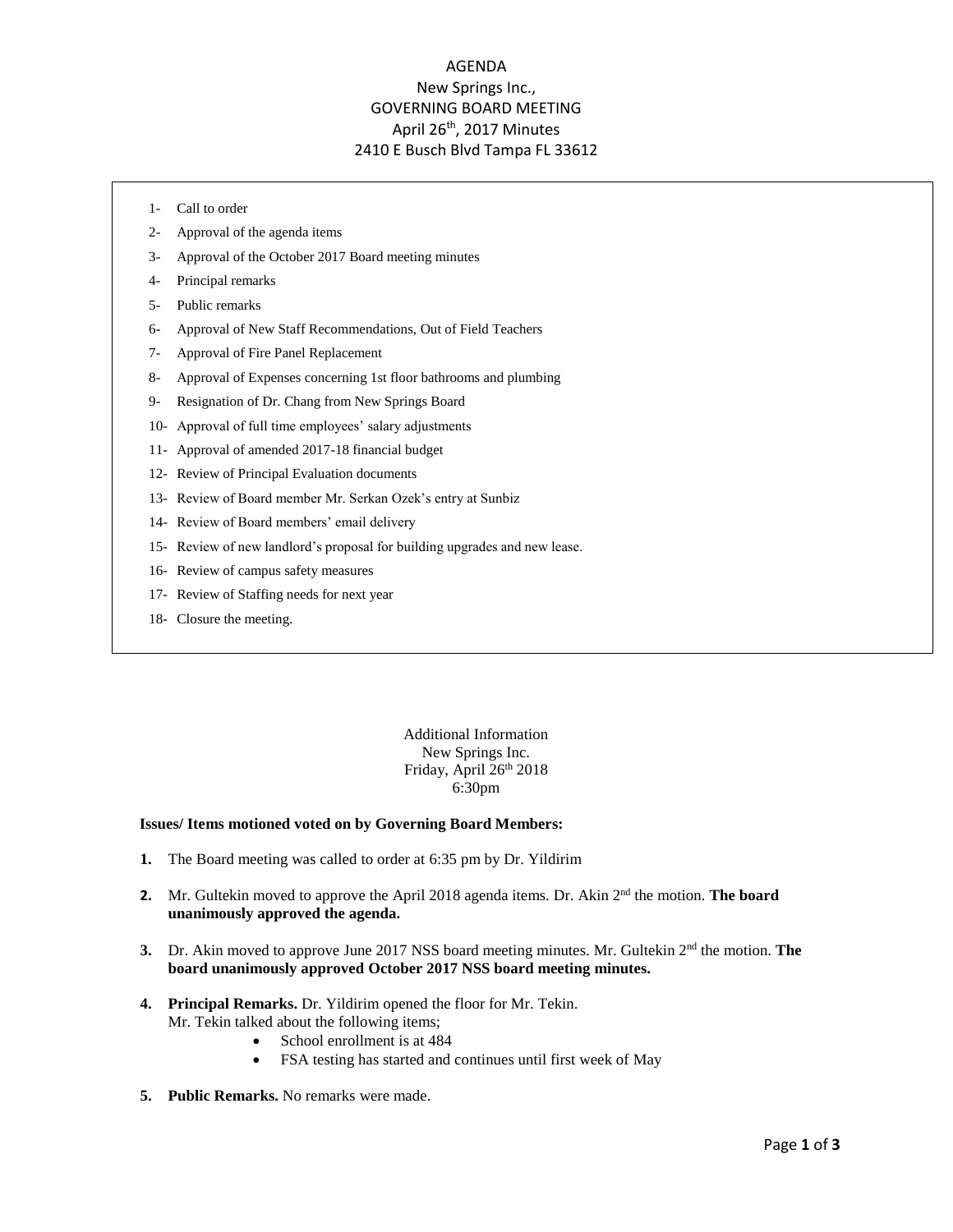## AGENDA New Springs Inc., GOVERNING BOARD MEETING April 26th, 2017 Minutes 2410 E Busch Blvd Tampa FL 33612

- **6.** Dr. Akin moved to approve the staff listing for 2017-2018 school year. Mr. Gultekin 2<sup>nd</sup> the motion. **The board unanimously approved the staff listing for 2017-2018 school year. Out of field teacher list is provided in Appendix A along with the parent letter.** Dr. Akin moved to approve out of field teaching assignments. Mr. Gultekin 2<sup>nd</sup> the motion. **The board unanimously approved out of field teaching assignments.**
- **7.** Dr. Akin moved to approval of fire panel replacement. Mr. Gultekin 2nd the motion. **The board unanimously approved fire panel replacement.**
- **8.** Dr. Akin moved to approve the expenses for 1<sup>st</sup> floor bathroom. Mr. Gultekin 2<sup>nd</sup> the motion. **The board unanimously approved the expenses for 1st floor bathroom repairs.**
- **9.** Dr. Akin moved to approve the resignation of Dr. Chang from New Springs Inc Board. Mr. Gultekin  $2<sup>nd</sup>$  the motion. **The board unanimously approved the resignation of Dr. Chang from New Springs, Inc Board.**
- **10. The board tabled full time employees salary adjustments.**
- 11. Dr. Akin moved to approval of amended  $2017 18$  school year financial budget. Mr. Gultekin  $2<sup>nd</sup>$  the motion. **The board unanimously approved the amended 2017-18 school year financial budget.**
- **12.** The board reviewed the principal evaluation documents by FCPCS. **The board president Dr. Yildirim will assign board members areas for principal evaluation.**
- **13.** The board reviewed the discrepancy on board member Mr. Ozek's temporary resignation from his duties only on Sunbiz before getting back on board. **The board reviewed and agreed with school attorney's opinion that there is no action needed.**
- **14. The board reviewed email delivery for board members. Board requested their email passwords reset from the network administrator and agreed on using only school emails for all school related communication.**
- **15.** The board reviewed new landlord's offer for building updates and new lease. **The board agreed on they aren't ready for making a move for a decision at the time.**
- **16.** The board reviewed campus safety measures and recommended the principal to hire an SRO. Principal will evaluate options and bring them to June meeting.
- **17.** The board briefly discussed on hiring recommendations and asked the principal to advertise and try to hire a guidance counselor and a computer teacher for the upcoming year.
- 18. Closure of the meeting- Dr. Yildirim moved to adjourn the meeting. Mr. Gultekin 2<sup>nd</sup> the motion. The motion approved unanimously.

Dr. Necmettin Yildirim --- Mr. Sener Gultekin ---

Dr. Yalcin Akin ---